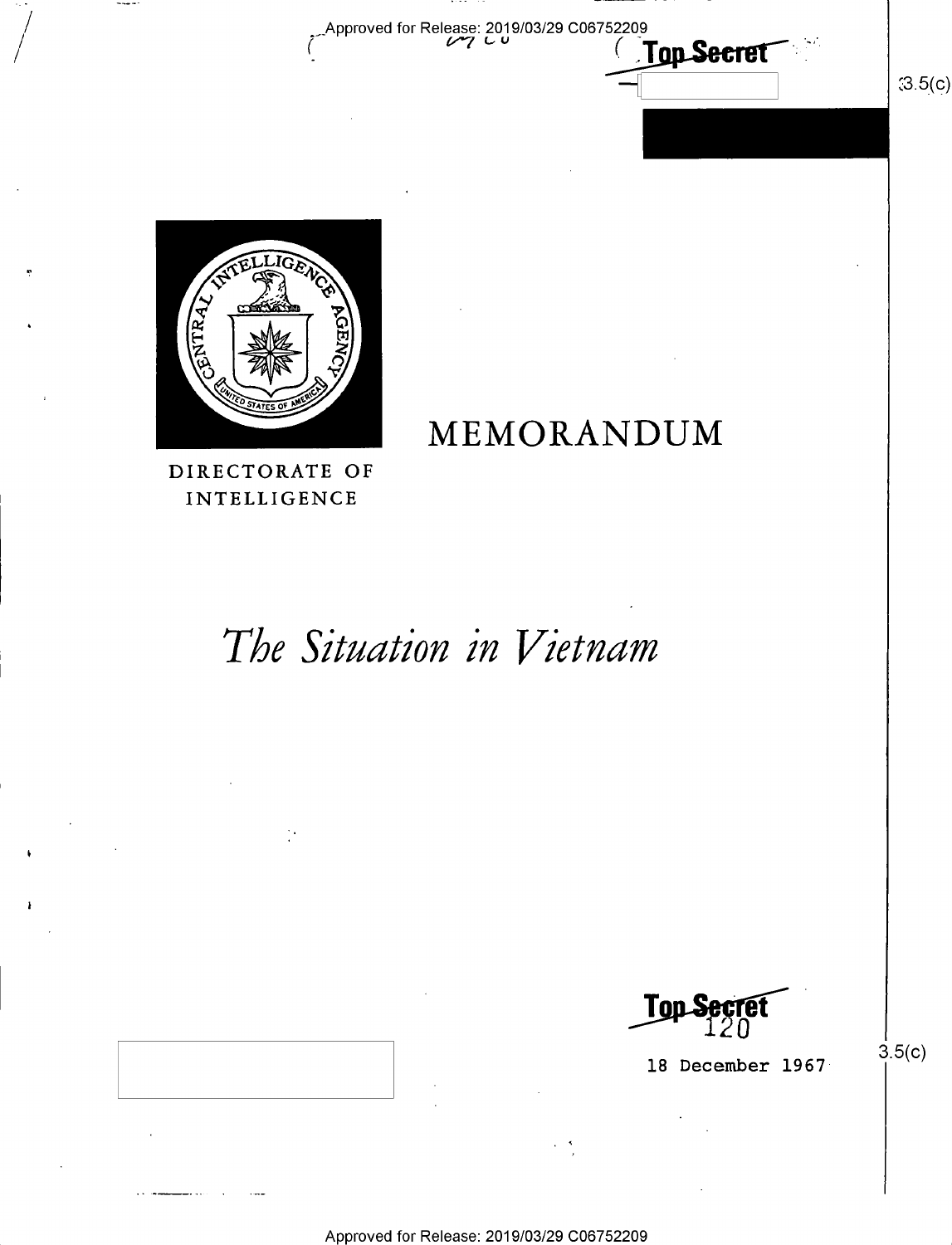

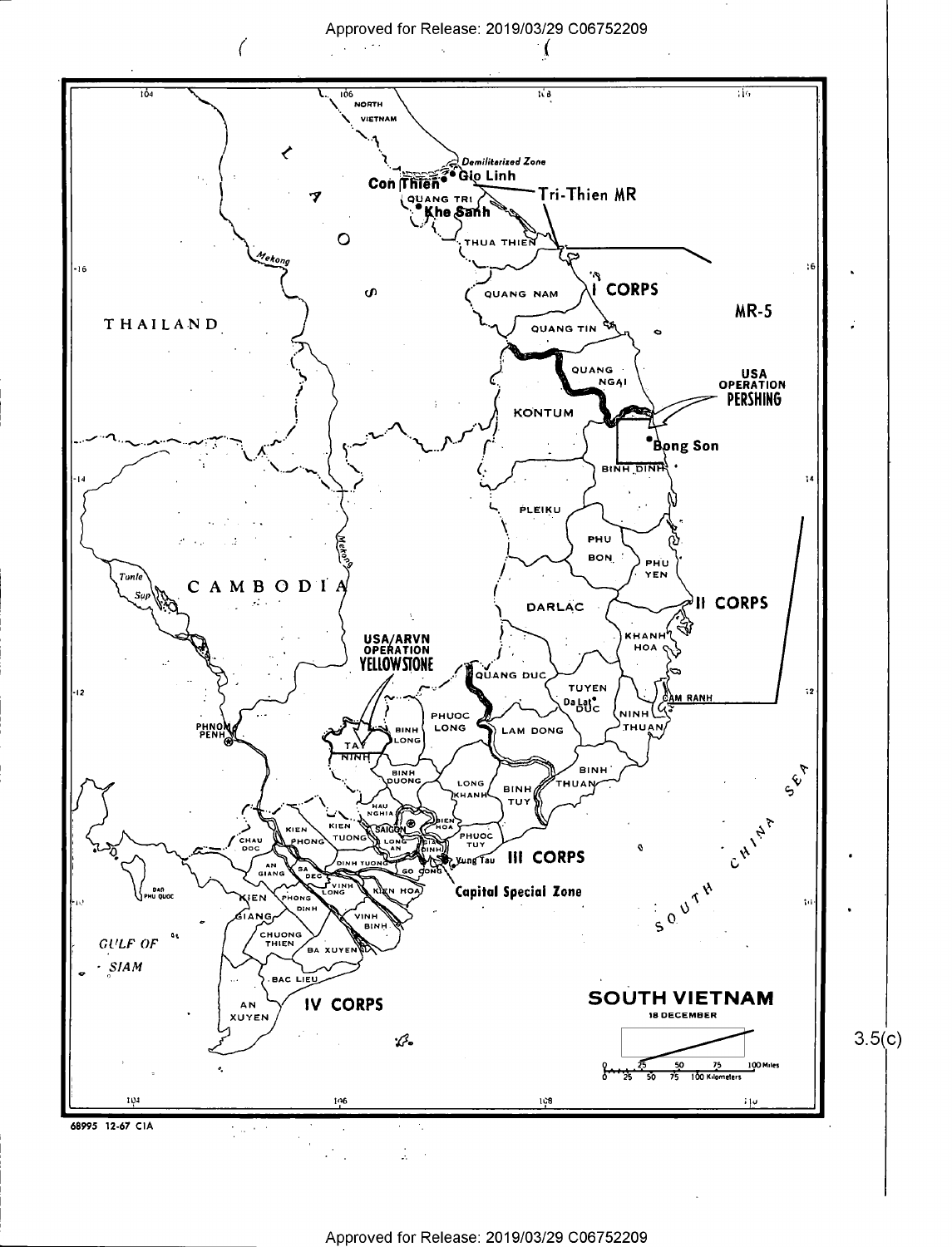Approved for Release: 2019/03/29 C06752209  $3.5(c)$ TOP-SECRET

#### I. THE MILITARY SITUATION IN SOUTH WIETNAM

'1. Fighting in the Bong Son plains in northeastern Binh Dinh Province has tapered off following the action there on 15-l6 December. Casualty lists show that the US troops of Operation PERSHING killed 128 Communists during the two-day battle. American losses for this engagement remain 22 killed and 52 wounded.

2. The enemy unit involved in the fighting has-been identified as the 2nd Battalion of the North Vietnamese 22nd Regiment. This regiment, a subordinate of the North Vietnamese 3rd Division, has borne the brunt of the recent fighting in the flatlands north of Bong Son. Despite indications that the regiment has been reinforced and resup plied recently, its ability to maintain the recent high level of activity has probably been impaired.

3. In northern Tay Ninh Province, an estimated company-size enemy force attacked the site of a CIDG camp under construction with 75 rounds of 82—mm. mortar and recoilless rifle fire late on 17 December. The 45-minute barrage resulted in the wounding of 35 CIDG personnel and three US advisers. Enemy losses are unknown. Communist forces have previously harassed this site as well as other al-<br>lied field positions established in northern Tay Ninh Province during Operation YELLOWSTONE.

4. A total of 78 Viet Cong were killed and 27 weapons captured during a fierce 30-minute firefight with elements of the South Vietnamese 9th Division in the Mekong Delta province of Vinh Binh on 18 December. The South Vietnamese force was supported by well-coordinated artillery fire and air strikes. The enemy force was identified as the provincial Viet Cong unit.

18 December 1967

 $I-1$ 

 $\overline{\text{BECRET}}$  3.5(c)

\_p Approved for Release: 2019/03/29 C06752209

 $3.5(c)$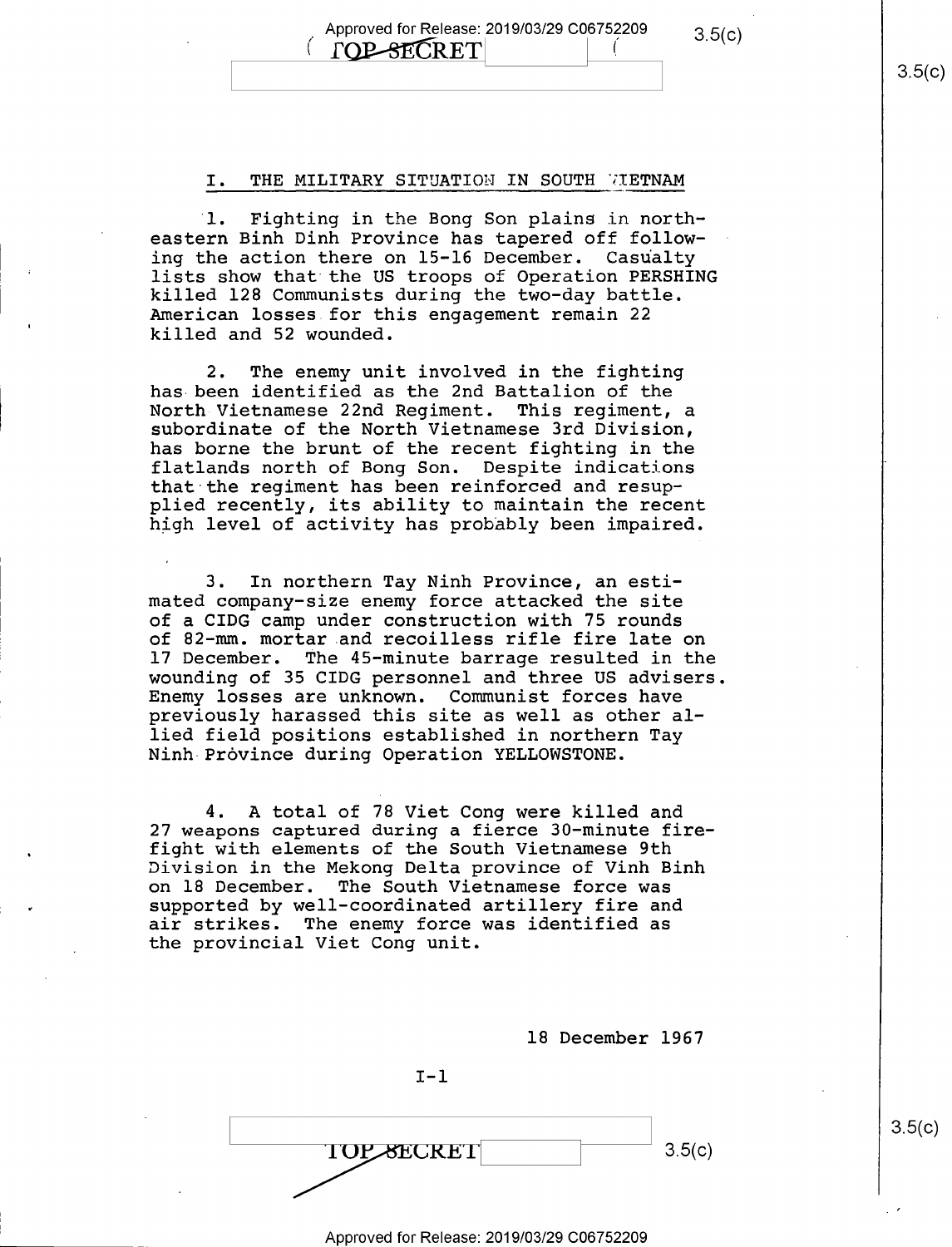## Approved for Release: 2019/03/29 C06752209  $3.5(c)$ 'OP SECRET

(

#### Developments in the Demilitarized Zone Area

5. A recently captured enemy notebook indicates that the North Vietnamese may conduct a diversionary campaign in the Con Thien area this winter while launching their major offensives farther south in the Tri-Thien Military Region and coastal Military Region (MR) 5. The Tri-Thien region encompasses the southern half of Quang Tri Province and all of Thua Thien Province. Military Region 5 extends from Quang Nam Province south to Khanh Hoa Province in central South Vietnam.

6. Several other recent developments lend some credence to the information in the notebook. The buildup of enemy units in base area l0l south of Quang Tri city, the recent movement of the North Vietnamese 3lst Regiment toward the A Shau Valley southwest of Hue, and the movement of elements of the North Vietnamese 304th Division into the Laos panhandle west of Khe Sanh all suggest a shift in emphasis to areas south and west of the Demilitarized<br>Zone. Such a shift could, in part, be an effort Such a shift could, in part, be an effort to bring the war closer to South Vietnam's population centers and to create yet another battle area in which to pin down allied forces. Nonetheless, the North Vietnamese can be expected to employ heavy rockets and artillery across the Zone with increasing intensity as the weather improves in , January and February.

7. The captured notebook had been maintained\_ by a company political officer, possibly in a unit subordinate to the North Vietnamese 90th Regi-<br>ment. The information in the book was dated No-The information in the book was dated November and December, 1967, and may have been derived from a "Commanders Conference" which was held recently north of the demarcation' line.

8. Other entries in the book refer to a party committee meeting held on 24 November in which it was reported that US troops were withdrawn from the unit's area and replaced by South Vietnamese soldiers. This probably refers to the position between Con Thien and Gio Linh which now is manned by South Vietnamese troops. The committee interpreted this development as an indication that the US forces were preparing to go on the offensive, citing as a

| ェーつ | 18 December 1967 |
|-----|------------------|
| .   | 3.5(c)           |

 $\vert$  3.9(c)

 $3.5(c)$ 

Approved for Release: 2019/03/29 C06752209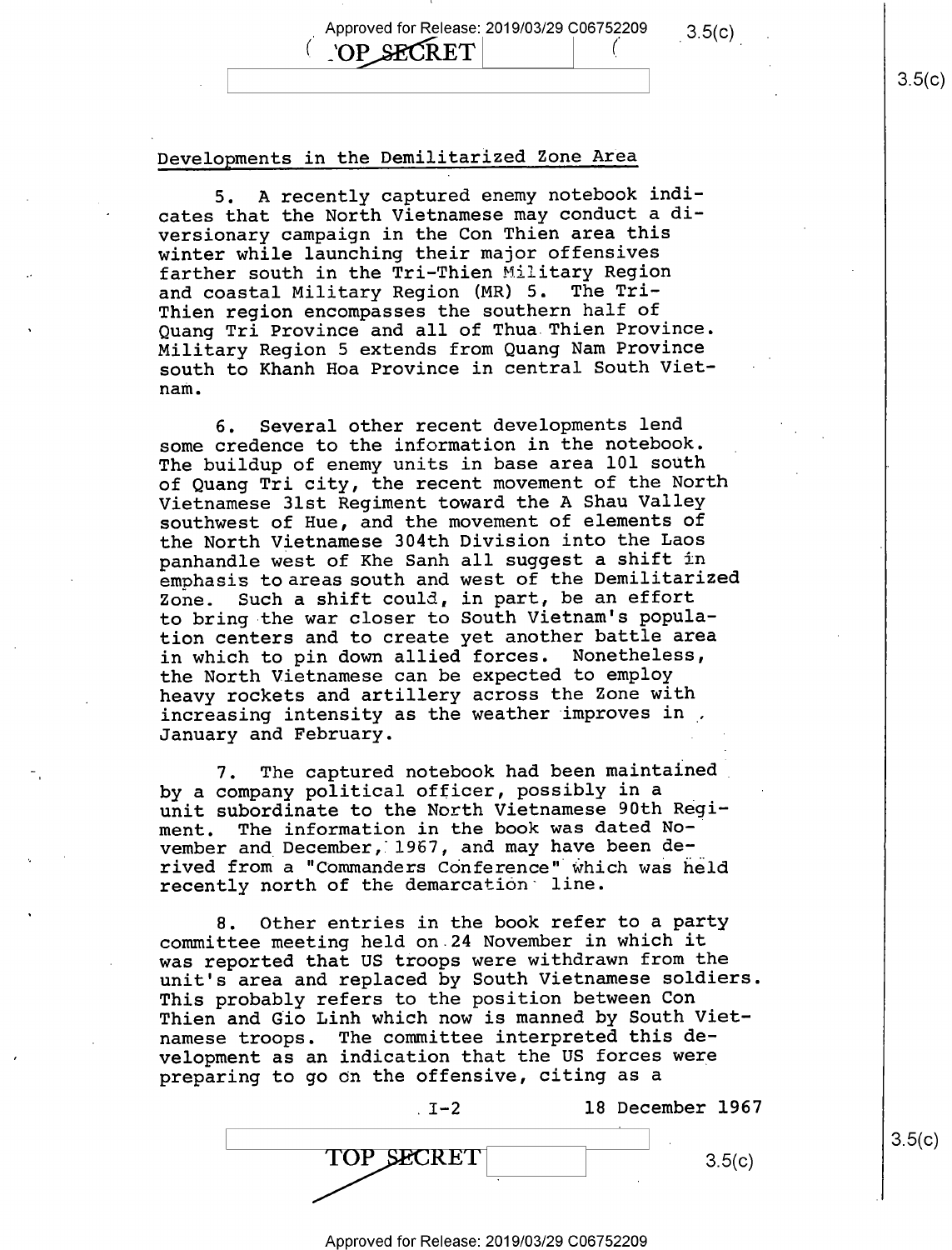Approved for Release: 2019/03/29 C06752209 3.5(c) ( OLSECRET\ (.  $\overbrace{OP\_SECRE}^{(\text{Approved for Release: } 2019/03/29 \text{ } C06/52209} \quad 3.5(c)$ possibility an invasion of the Vinh Linh Special Zone north of the Demilitarized Zone, Additional B-3 Front Elements Moving South  $9. \frac{1}{2}$  . The set of  $3.3$   $\overline{2}$  ,  $\overline{2}$  ,  $\overline{2}$  ,  $\overline{2}$  ,  $\overline{2}$  ,  $\overline{2}$  ,  $\overline{2}$  ,  $\overline{2}$  ,  $\overline{2}$  ,  $\overline{2}$  ,  $\overline{2}$  ,  $\overline{2}$  ,  $\overline{2}$  ,  $\overline{2}$  ,  $\overline{2}$  ,  $\overline{2}$  ,  $\overline{2}$  ,  $\over$ additional elements of the B-3 Front are moving southward from their normal operating areas in the western highland provinces of Pleiku and Kontum. Two unidentified subordinates of the B-3 Front have recently been pinpointed near the Cambodian border in Darlac and northern Phuoc Long provinces. These relocations represent southerly moves of 78 and 130 miles, respectively, since mid— November. 10. H  $\blacksquare$ be in support of men and material being infiltrated These activities-may to points farther south. It is also possible that additional North Vietnamese military units may be transferring their subordination and moving from the western highlands to northern III Corps. 18 December 1967  $I-3$  $TOP\_SECRET$   $3.5(c)$ 3.3(h)(2)  $3.3(h)(2)$   $3.3(h)(2)$  $3.5(c)$ 

Approved for Release: 2019/03/29 C06752209

 $\cdot$   $\cdot$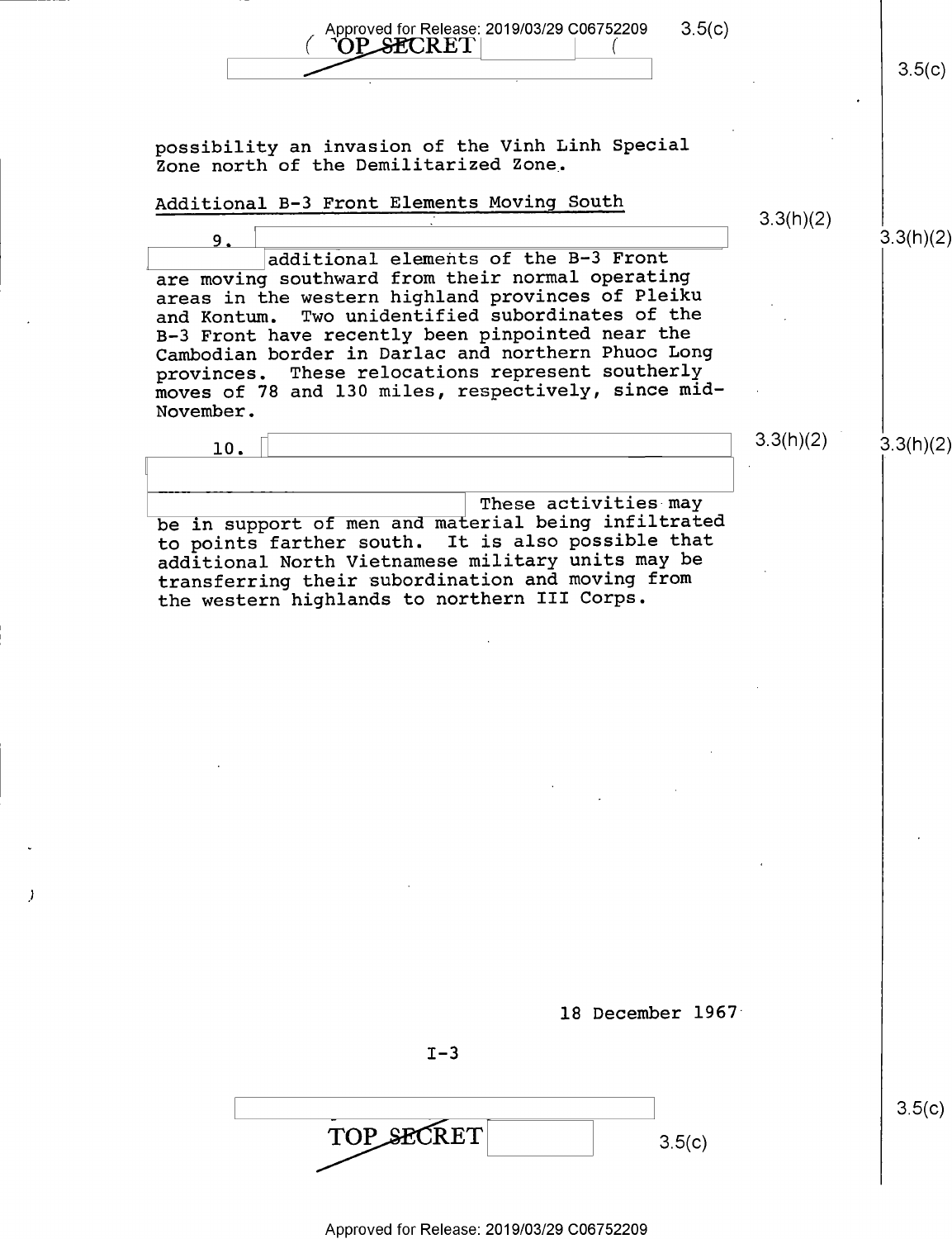Approved for Release: 2019/03/29 C06752209 3.5(c) OP SEERET

## II. POLITICAL DEVELOPMENTS IN SOUTH VIETNAM

l. During a meeting with President Thieu on 14 December,-All—Vietnam Bloc Chairman Tran Van An reportedly got Thieu's agreement in principle to send a four— or five-man team to survey provincial administrations in a number of areas and make rec-<br>ommendations for improvement. The team

would be headed by An and manned by political, administrative, military, and communications media specialists who would also try to find ways the government could improve its image with the inhabitants. An is to discuss details of the plan with Thieu's brother, Nguyen-Van Kieu.

2. On the subject of his own conduct of affairs in the presidency, Thieu reportedly told An that he must be slow in acting if he is to be a "prudent man." This comment was prompted by An's remark that many people, even Thieu's brother, feel Thieu is too meditative and too slow to react to situations and problems.

#### Strike Averted

3.3(h)(2)

I

3. The threatened strike of the Electrical Workers' Union has been averted. The Compagnie des Eaux et d'Electricite has given the workers their severance pay and the Ministry of Public Works has agreed to give them an extra month's salary and a Tet bonus in January. An increase in the cost of living allowance will be discussed at a meeting this week. Union leaders say these terms are Satisfactory.

> 18 December 1967  $II-1$  $\sqrt{10P\text{SECRET}}$  3.5(c)

3.3(h)(2)

 $3.5(c)$ 

Approved for Release: 2019/03/29 C06752209

 $\frac{1}{3}$  s.5(t)